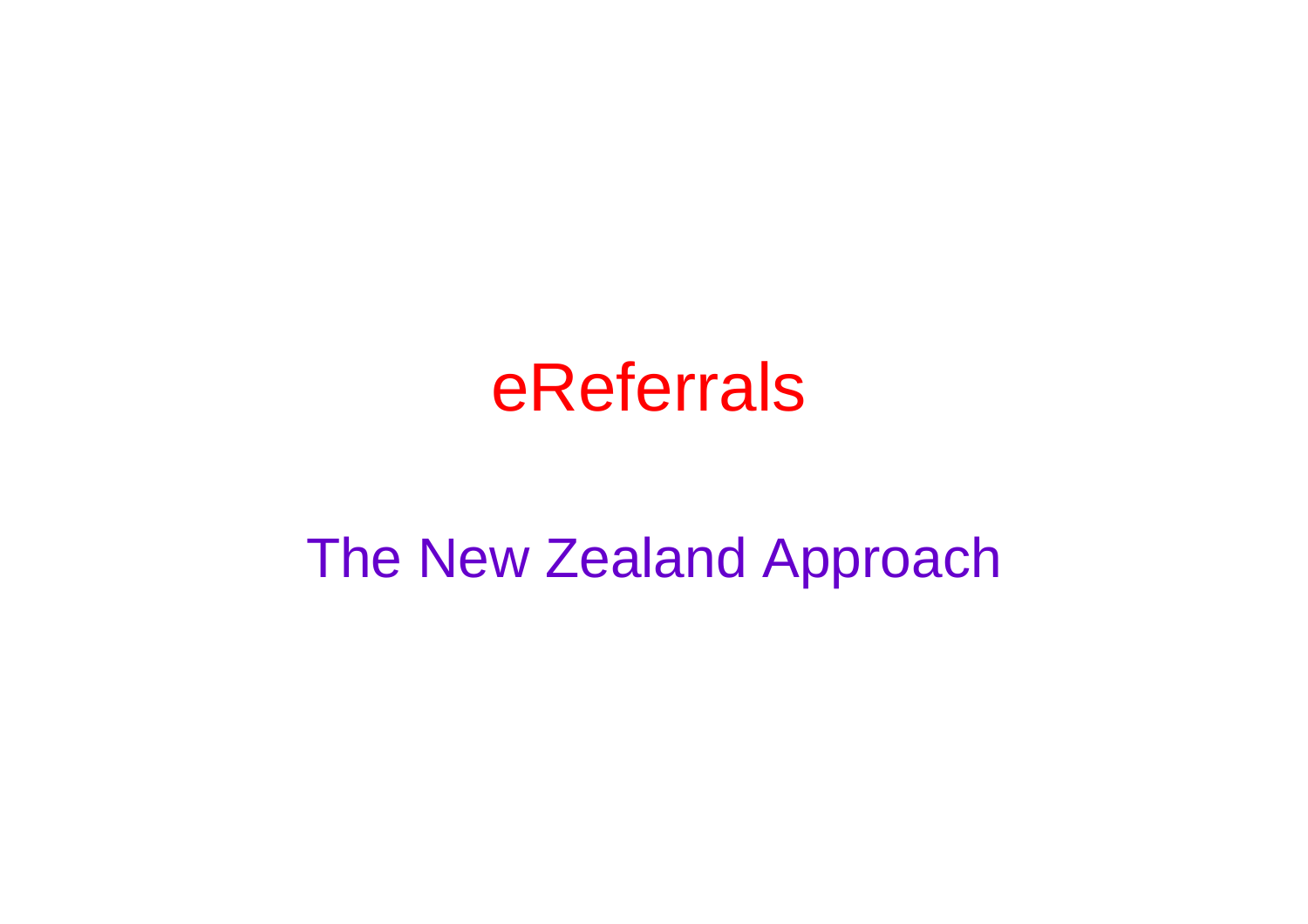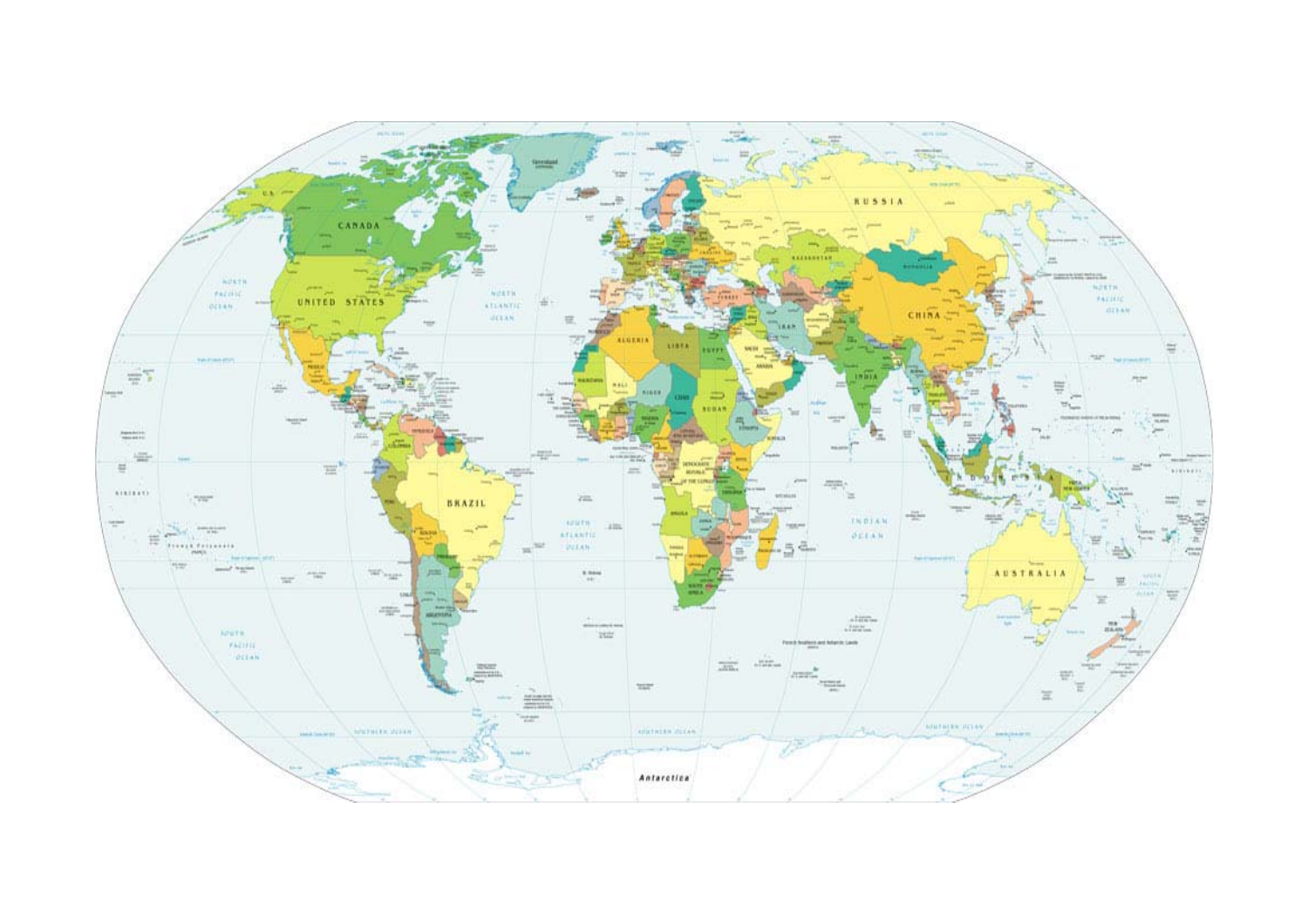## **New Zealand**

**Last…**

## **Loneliest….**

## **Loveliest….**

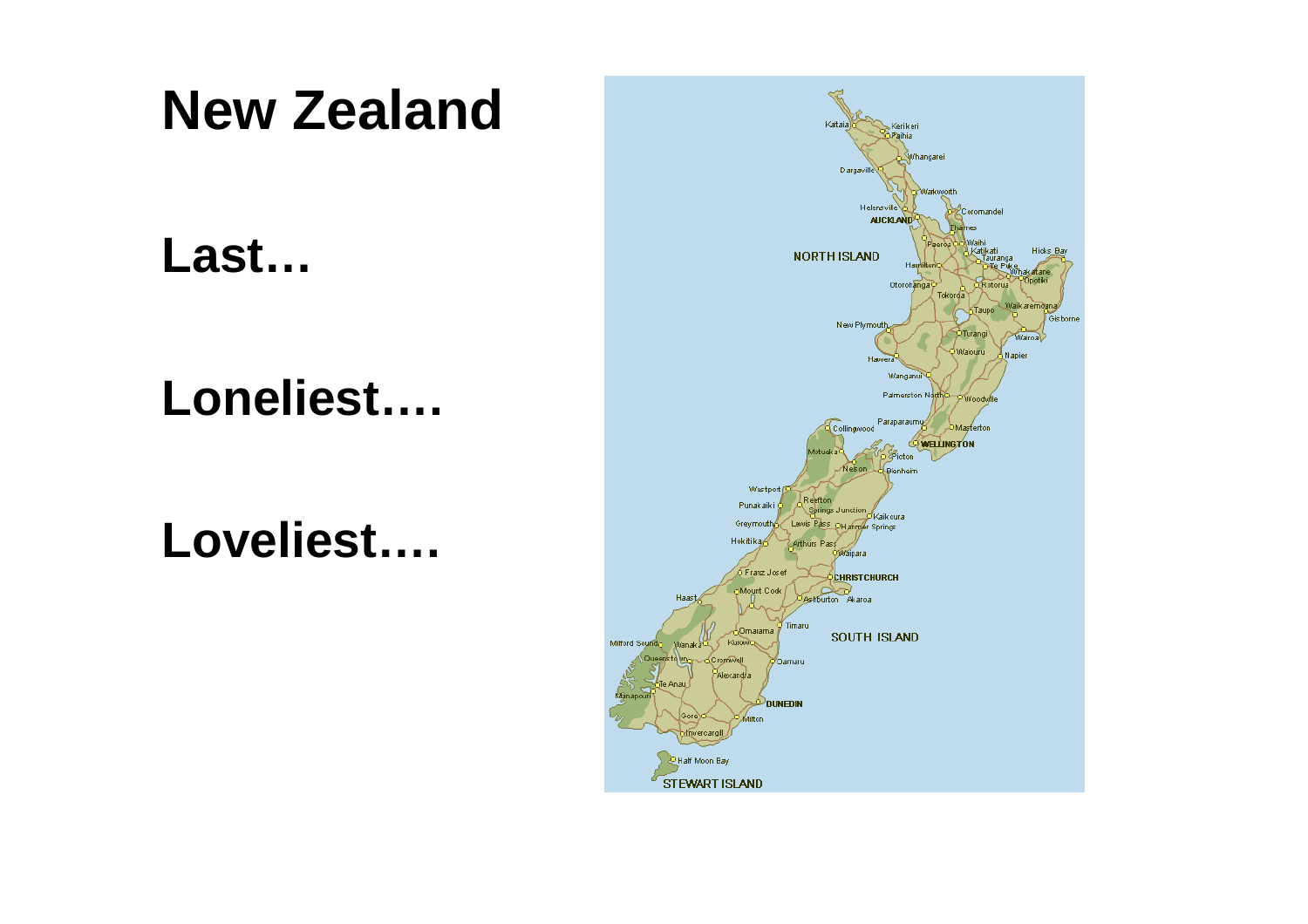# Agenda

- The New Zealand healthcare system
- Health system automation
- Primary secondary care interface
- An eReferrals Initiative
- Demonstration
- Lessons Learned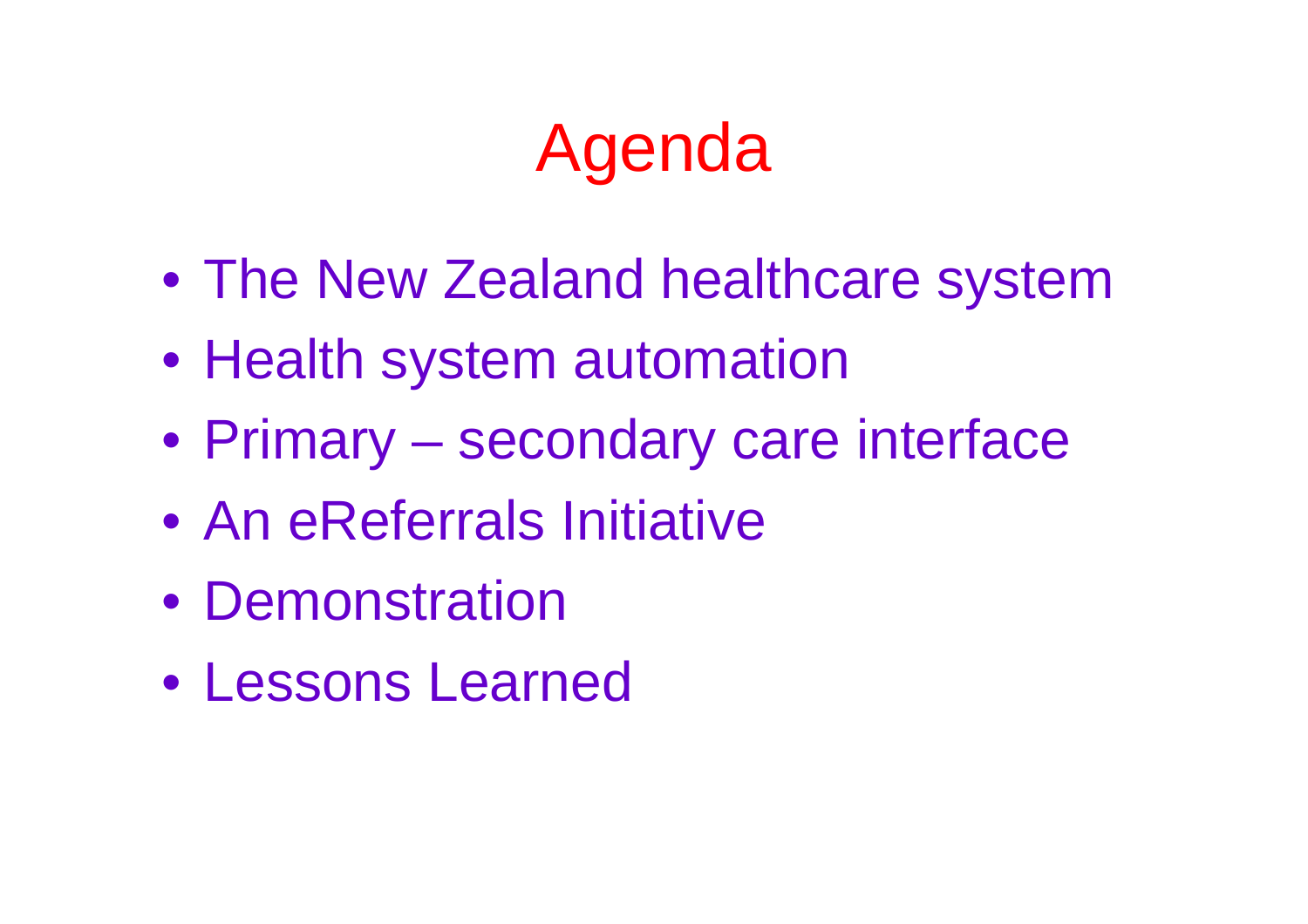

**"New Zealand's** status as a global leader in integrated healthcare IT has been confirmed in a landmark ten-country study that named **New Zealand** as the second most integrated advanced country in this field after Denmark."

Professor Denis Protti, Professor of Health Informatics City University, London and University of Victoria, British Columbia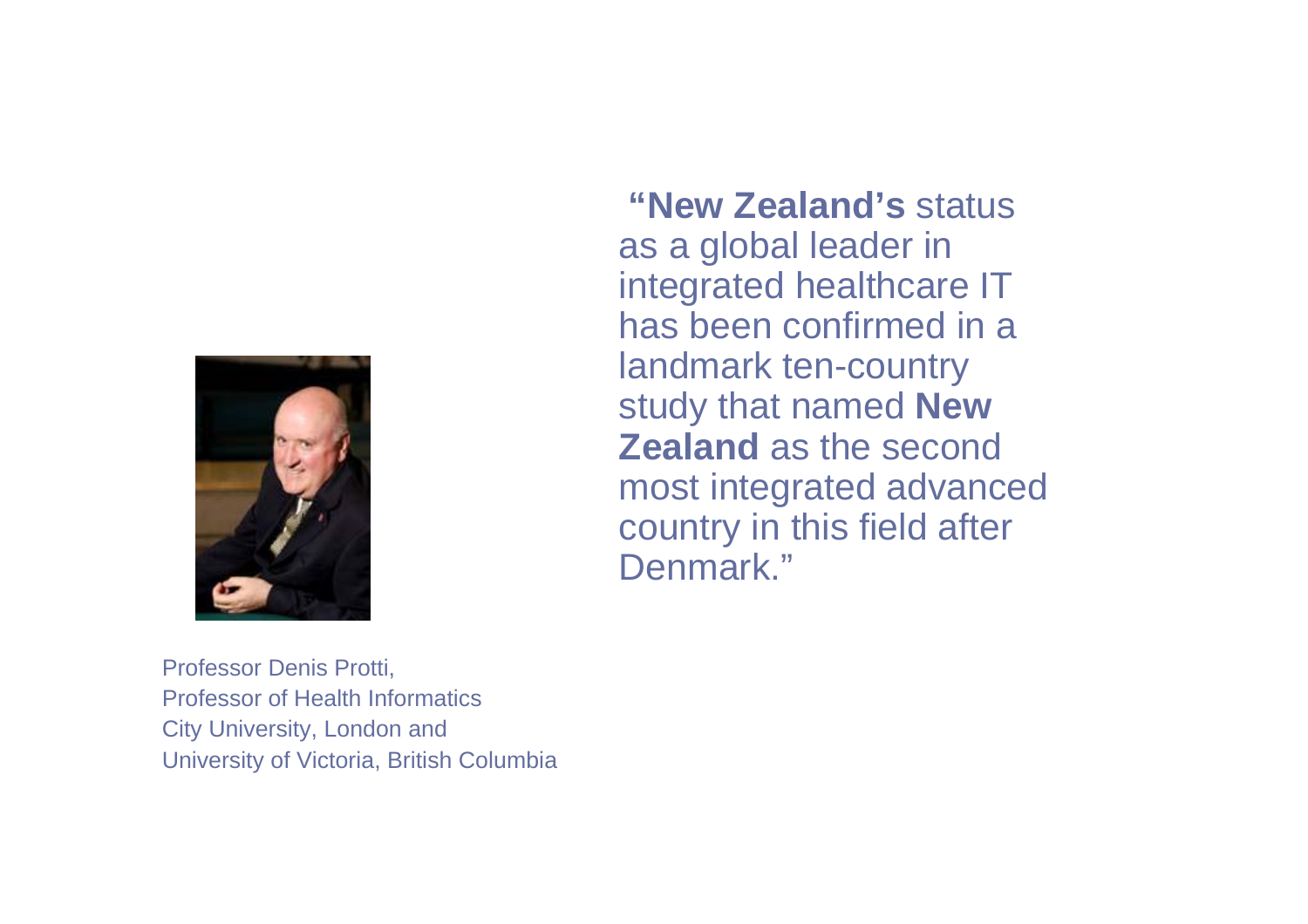| <b>Population (million)</b>                                        | 5.4            | 4.1        |
|--------------------------------------------------------------------|----------------|------------|
| Area of jurisdiction ('000 sq km)                                  | 43             | 268        |
| Total expenditure as % of GDP (2005 OECD)                          | 9.1%           | 8.2%       |
| Public expenditure as % of total expenditure (2005)<br><b>OECD</b> | 84%            | 83%        |
| Per capita health care expenditures (2005 OECD)<br>\$US)           | 3,108          | 1,886      |
| Life expectancy at birth (2004 OECD) in years                      | 77.9           | 81.5       |
| <b>Number of health regions</b>                                    | $5\phantom{1}$ | 21         |
| <b>Number of acute care hospitals</b>                              | 63             | 85         |
| Number of acute care beds/1000 population (2004)<br><b>OECD)</b>   | 3.1            | 2.0        |
| <b>Number of pharmacies</b>                                        | 321            | 850        |
| Number of primary care physicians                                  | 3,440          | 2,600      |
| <b>Number of practices</b>                                         | 2,000          | 1,100      |
| % of primary care physicians who work alone                        | 25%            | <b>15%</b> |
| Practicing physicians per 1,000 population (2004)<br><b>OECD</b>   | 3.6            | 2.4        |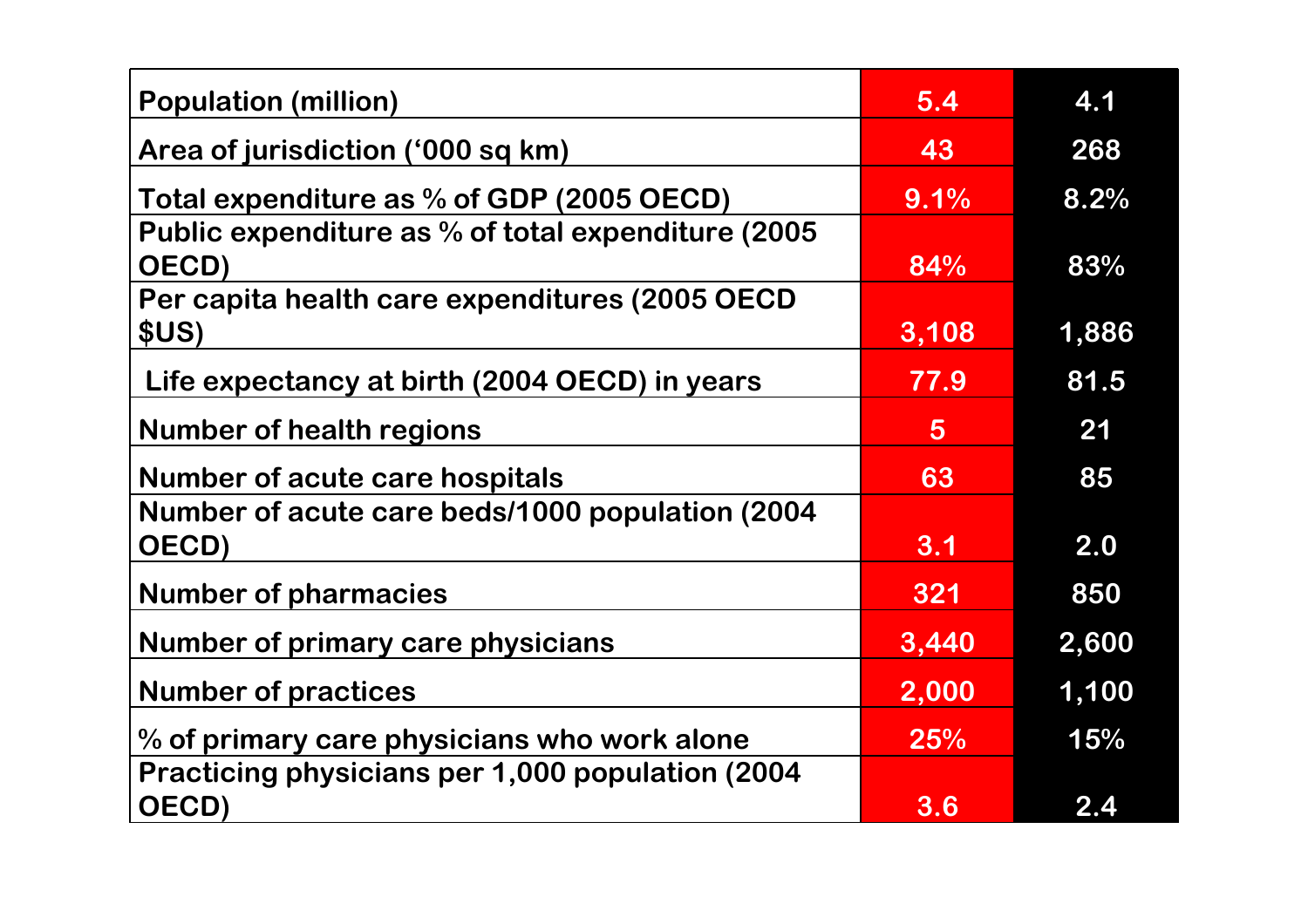

#### **Physician Communications in NZ**

- •95% of GP use clinical systems (in consultation)
- •99%+ use clinical messaging
- •99% electronic pathology reporting
- •99% can receive electronic discharge summaries and send referrals
- •95% of hospitals (and growing) send electronic discharge summaries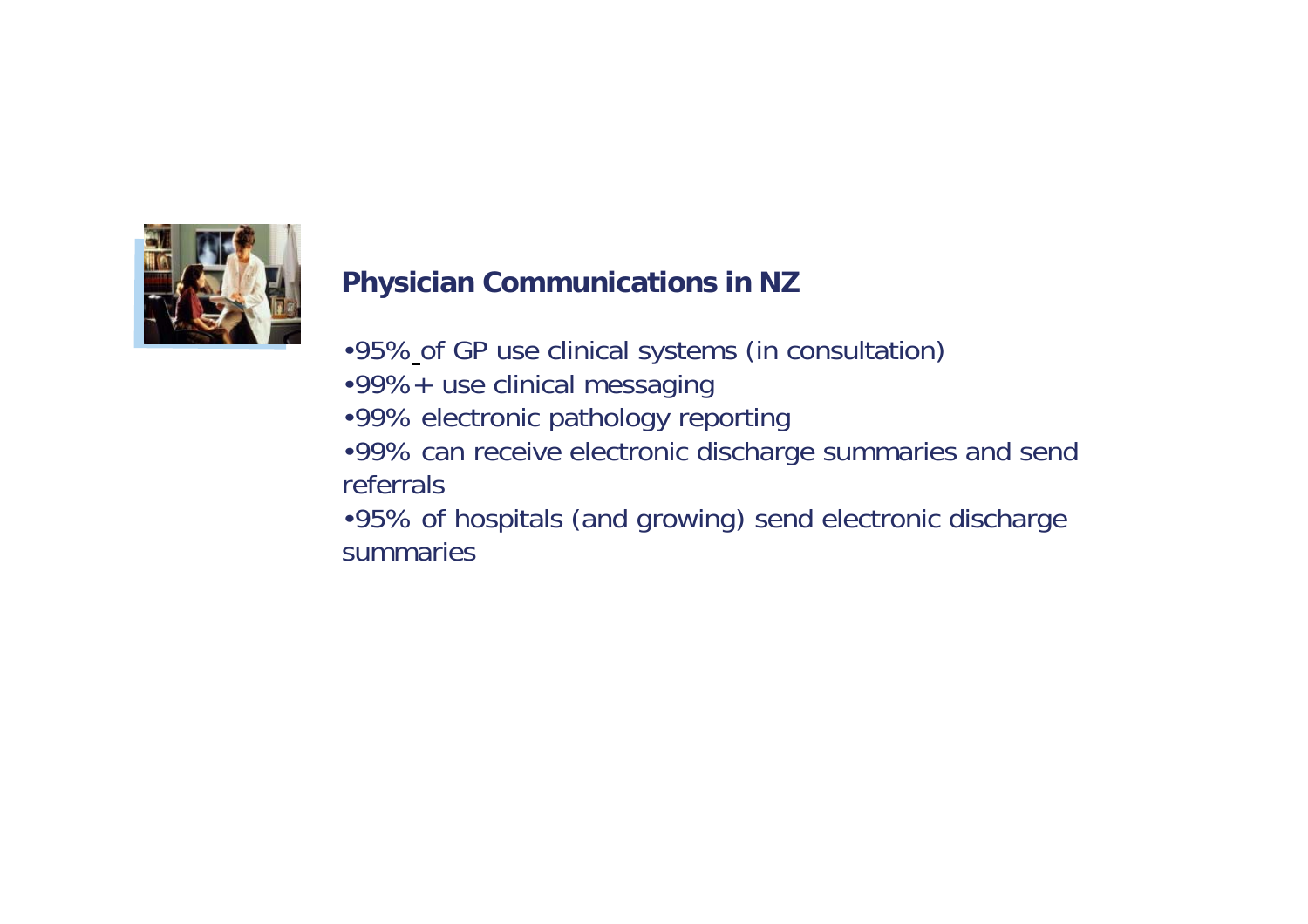#### Figure 7. Where Is the U.S. on Health IT?

Only 28% of U.S. primary care physicians have electronic medical records (EMRs), and only 19% have advanced IT capacity



Percent reporting EMR

Percent reporting seven or more of 14 IT functions\*

\* The 14 functions are: EMR, EMR access other doctors, outside office, patient; routine use electronic ordering tests, prescriptions, access test results, access hospital records; computer for reminders, Rx alerts, prompt test results; easy to list dia gnosis, medications, patients due for care.

Source: Commonwealth Fund 2006 International Health Policy Survey of Primary Care Physicians.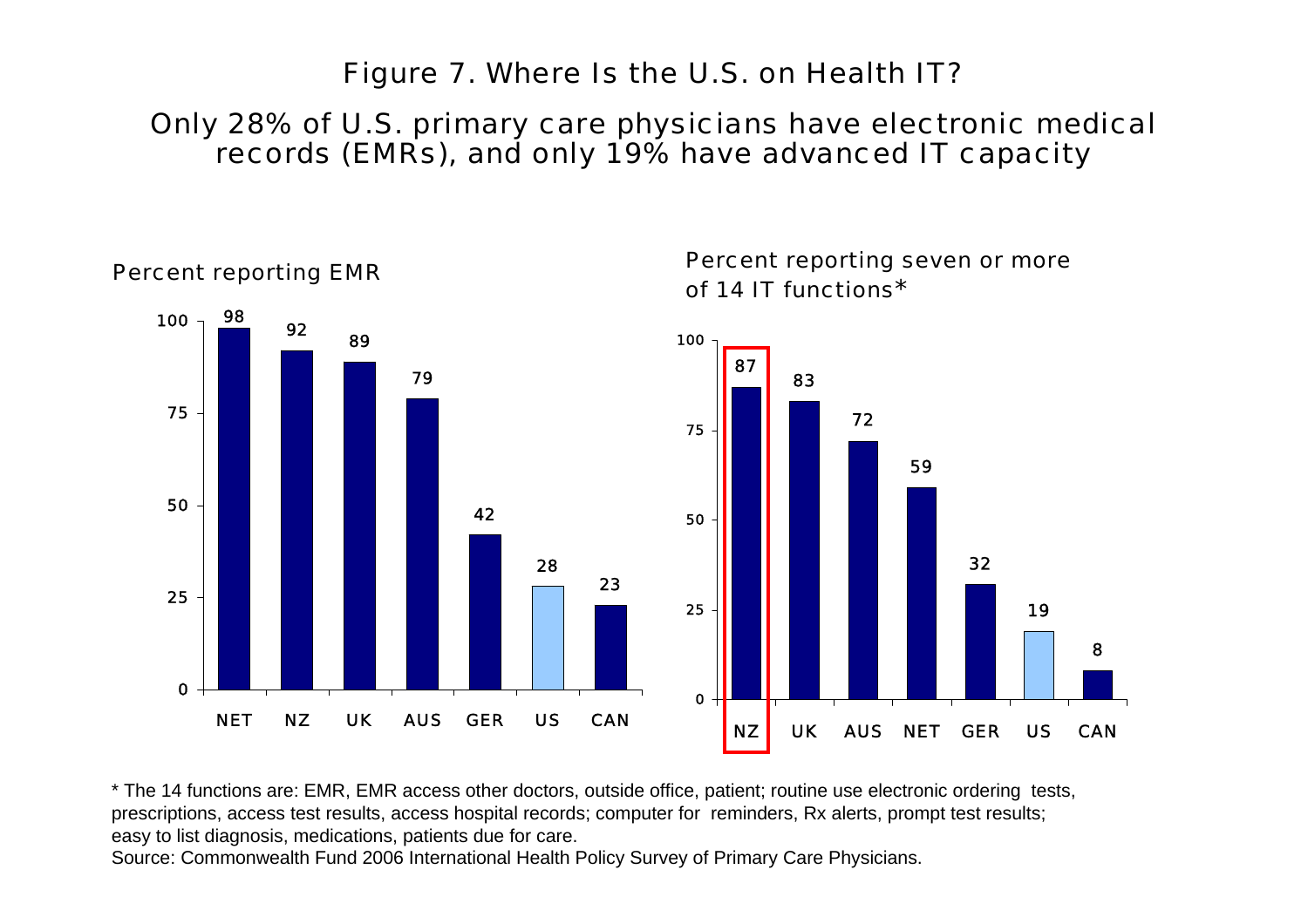## Figure 12. Receive Information Back After Referrals of Patients to Other Doctors/Specialists

Percent reporting receive for "almost all" referrals (80% or more)



Source: 2006 Commonwealth Fund International Health Policy Survey of Primary Care Physicians.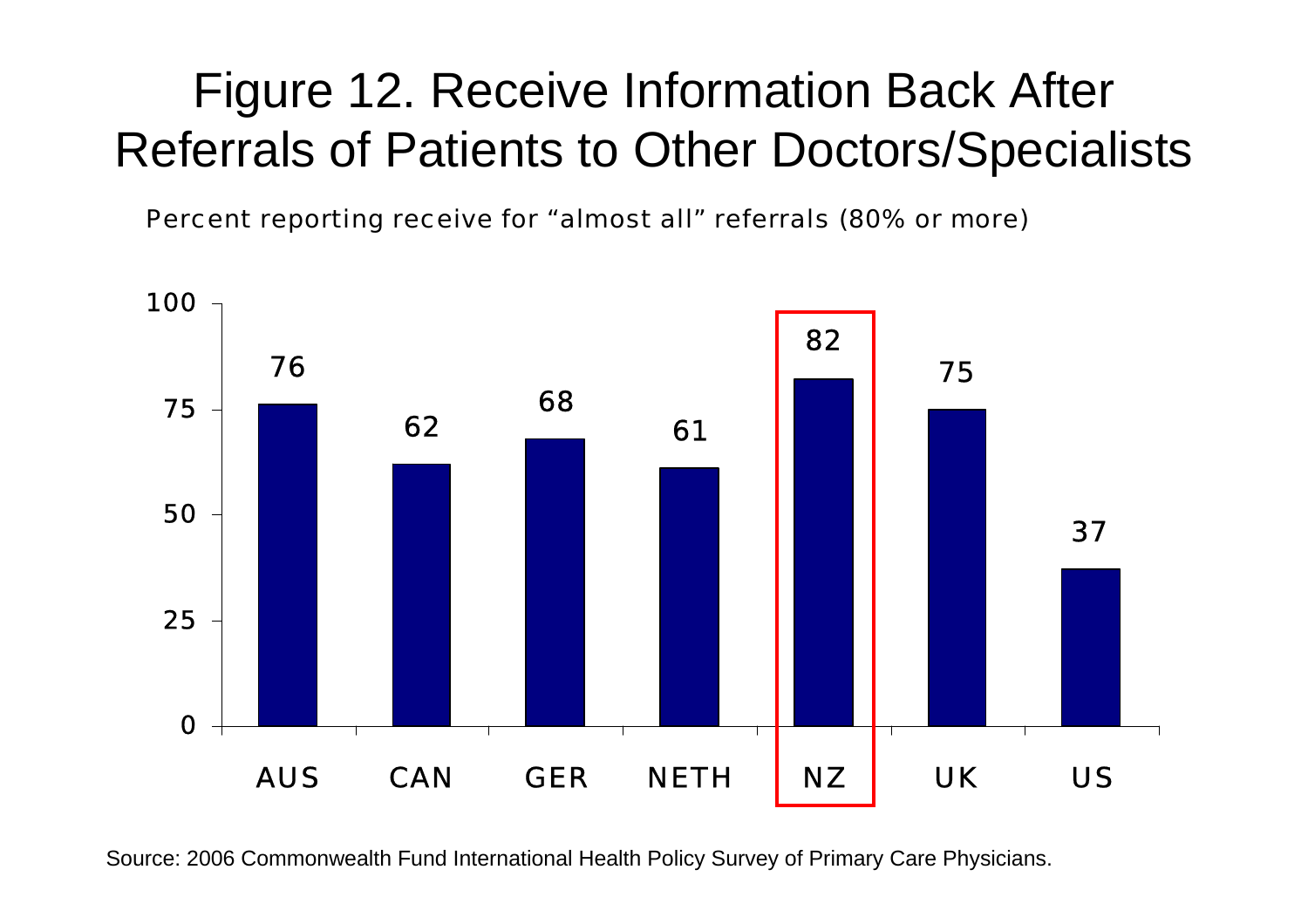## Figure 13. Length of Time to Receive a Full Hospital Discharge Report

Percent saying 15 days or more or r arely receive a full r epor t



Source: 2006 Commonwealth Fund International Health Policy Survey of Primary Care Physicians.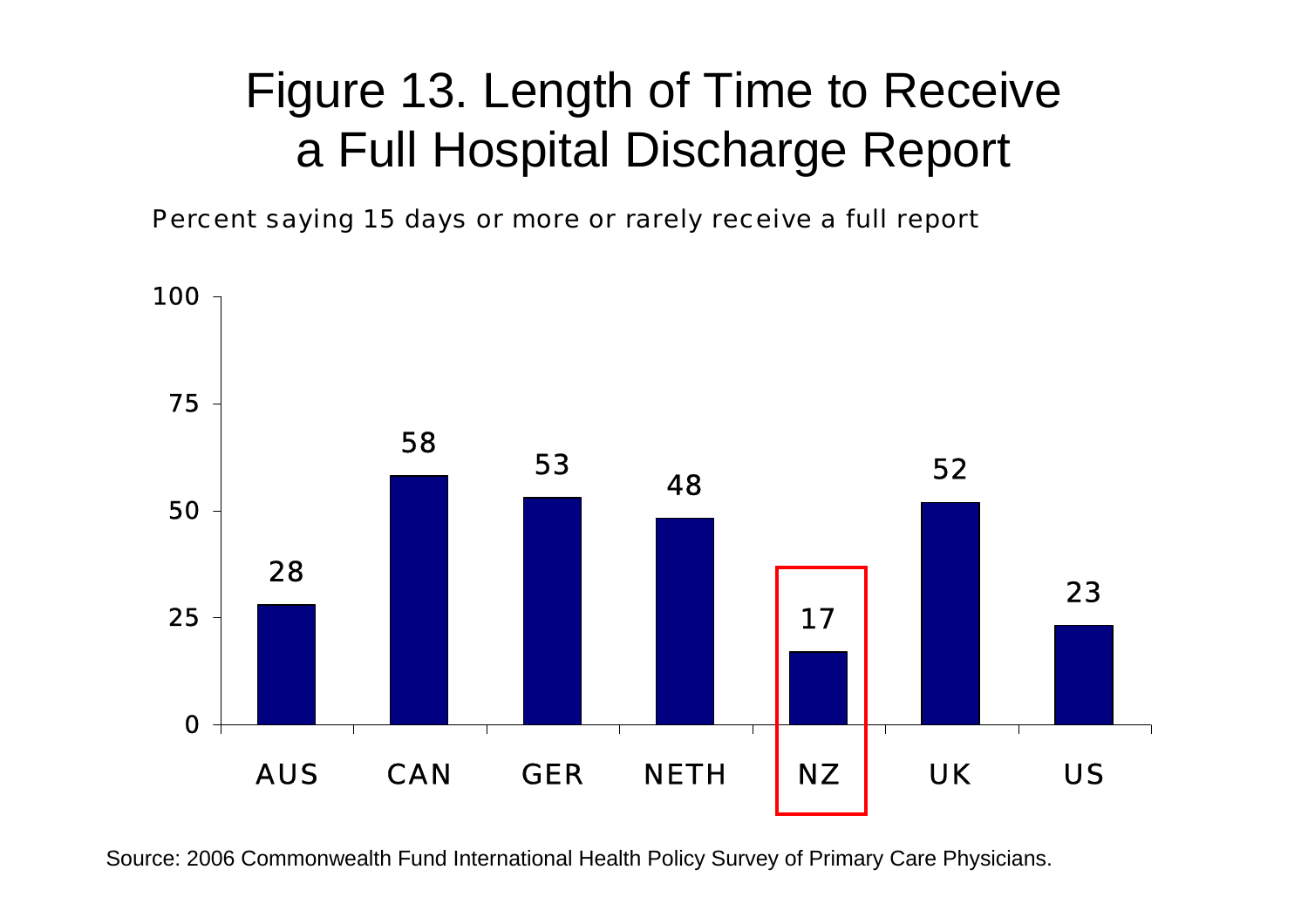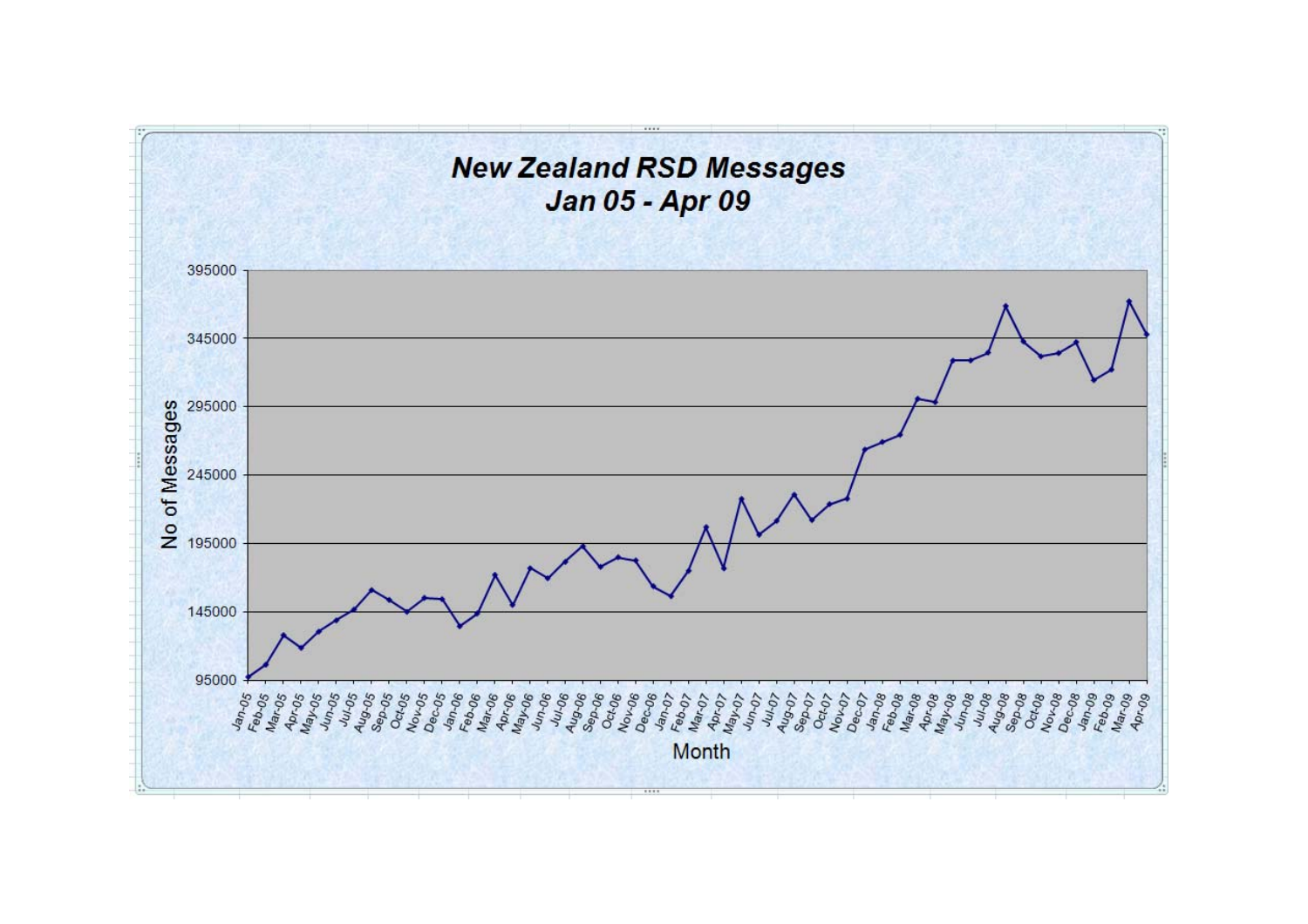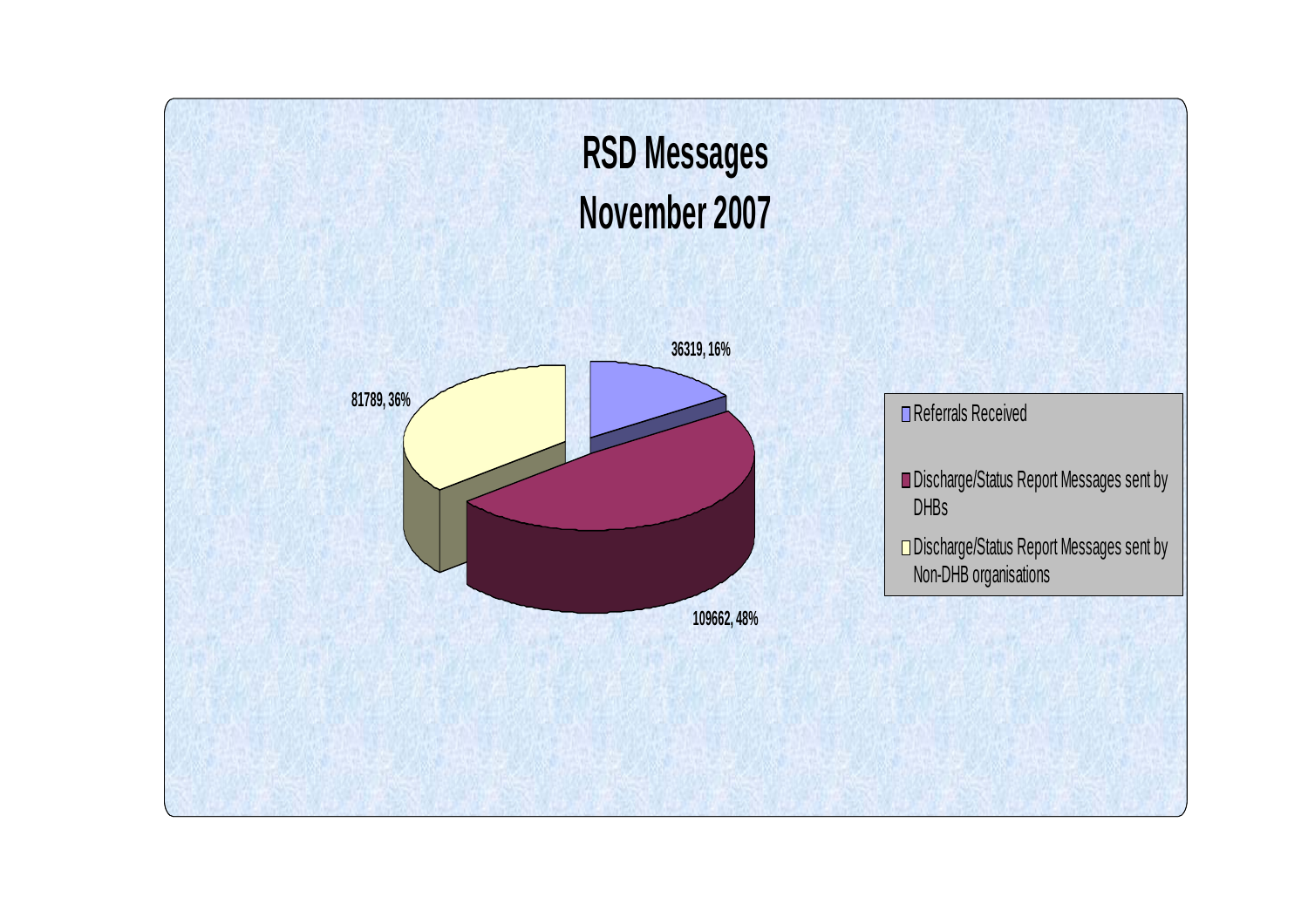# Online eReferral Objectives

- Hospital controls content of each referral type
- As many referral types as it wants to have
- National consistency where possible (but not stifling innovation)
- •Standards based
- Focus on reliability, system integrity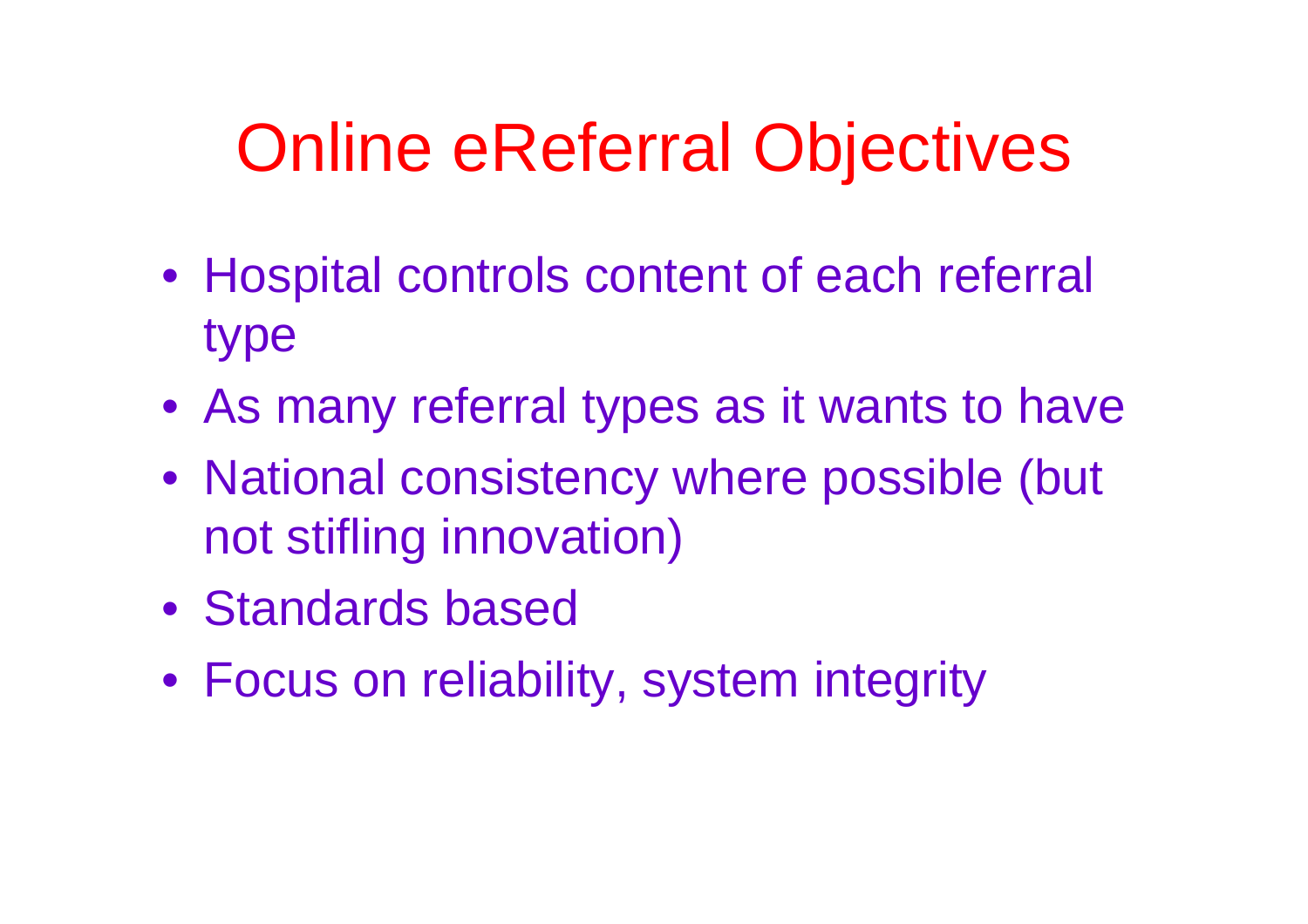### The Hutt Valley –Population 150,000

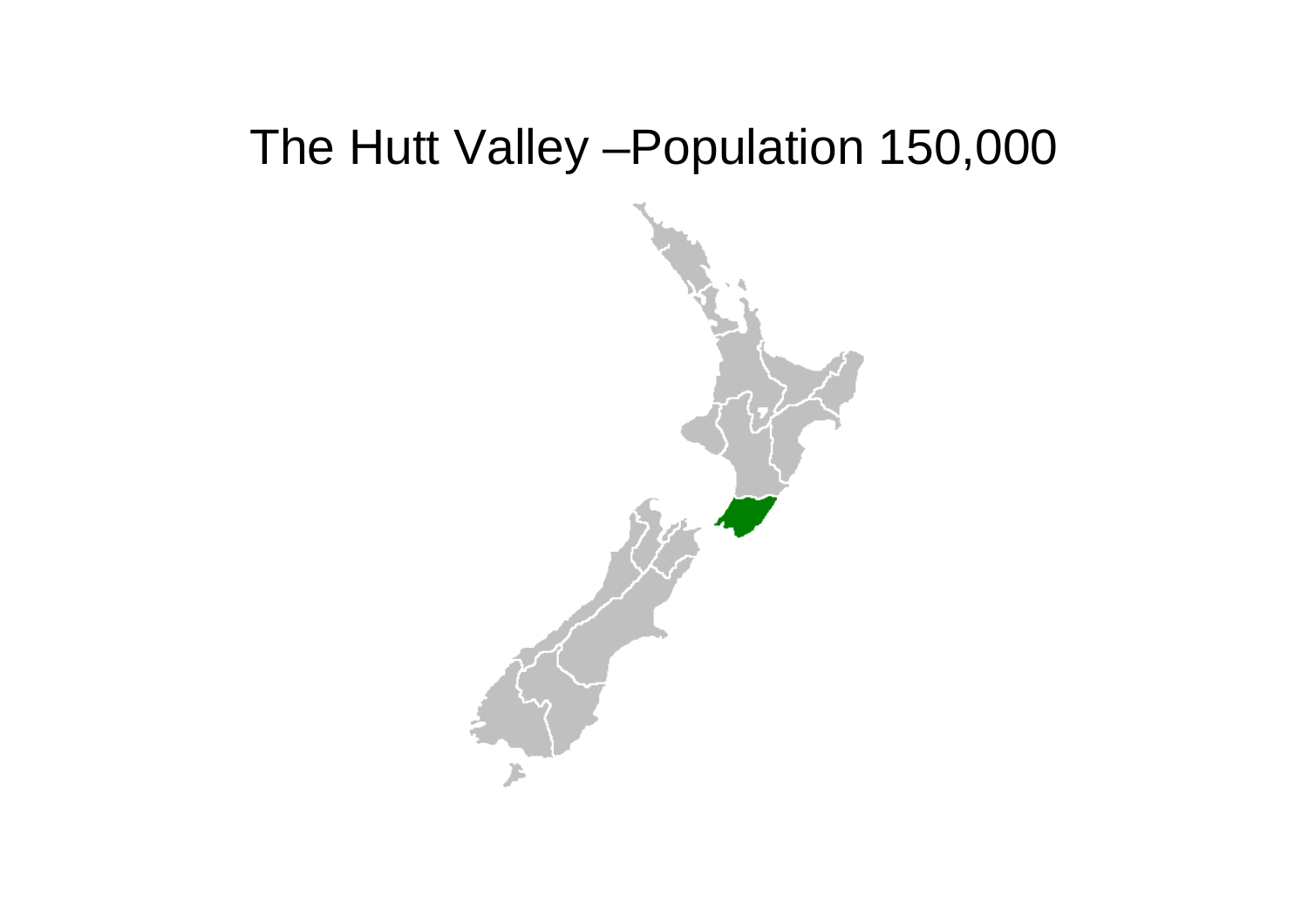## Issues with current referral process



- 1. Frustration with excessive information
- 2. Frustration at receiving insufficient information
- 3. Duplication re requesting inefficiency
- 4. Re-keying patient data is inefficient
- 5. Significant risk of lost paper
- 6. Poor security
- 7. Slow acknowledgements and updates (if any)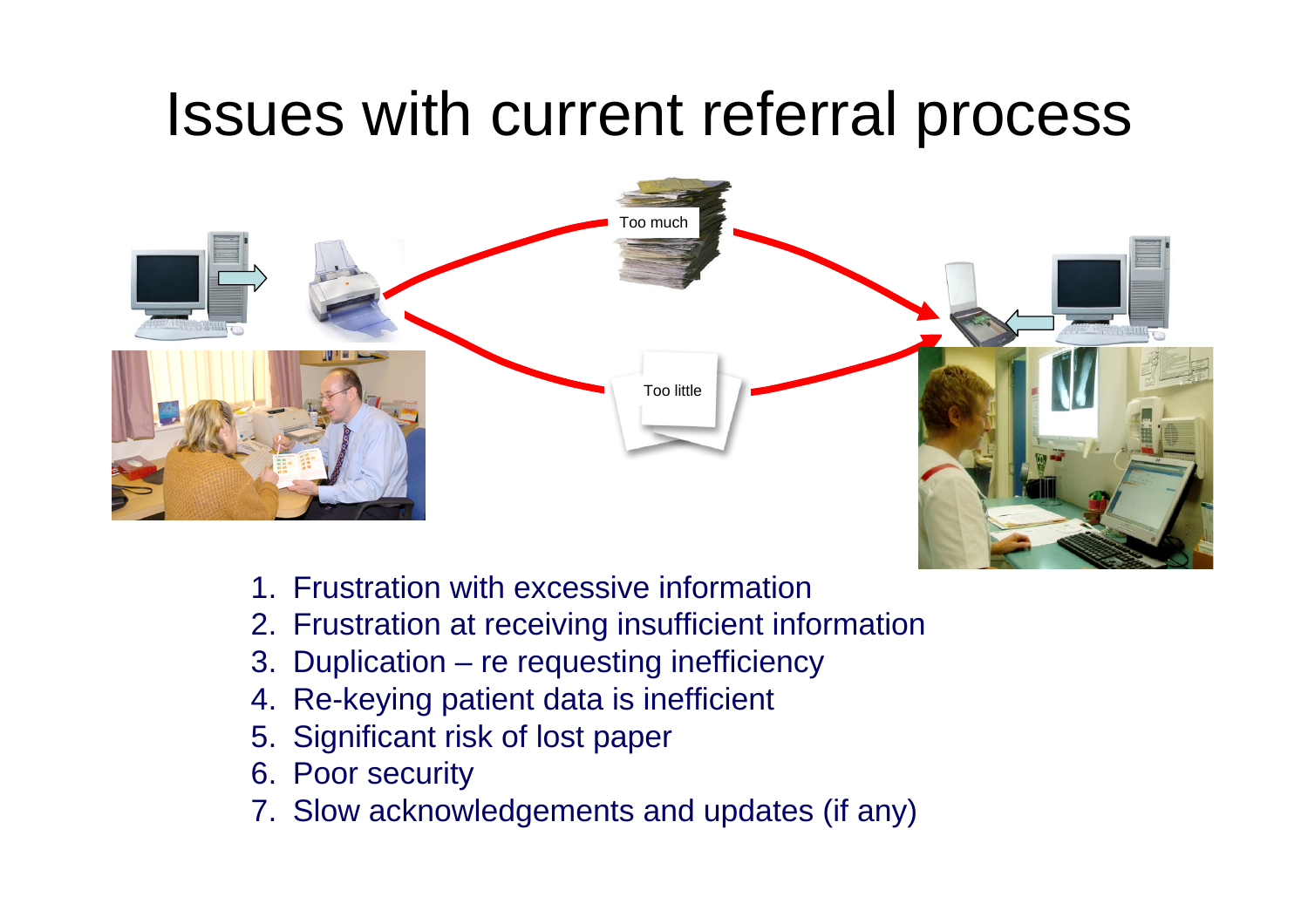# The E-Referral process



- 1. The right information
- 2. Very fast
- 3. No duplication
- 4. No risk of lost paper
- 5. High security
- 6. Immediate acknowledgements and real-time updates

#### **Reduced costs, better information, better quality of care**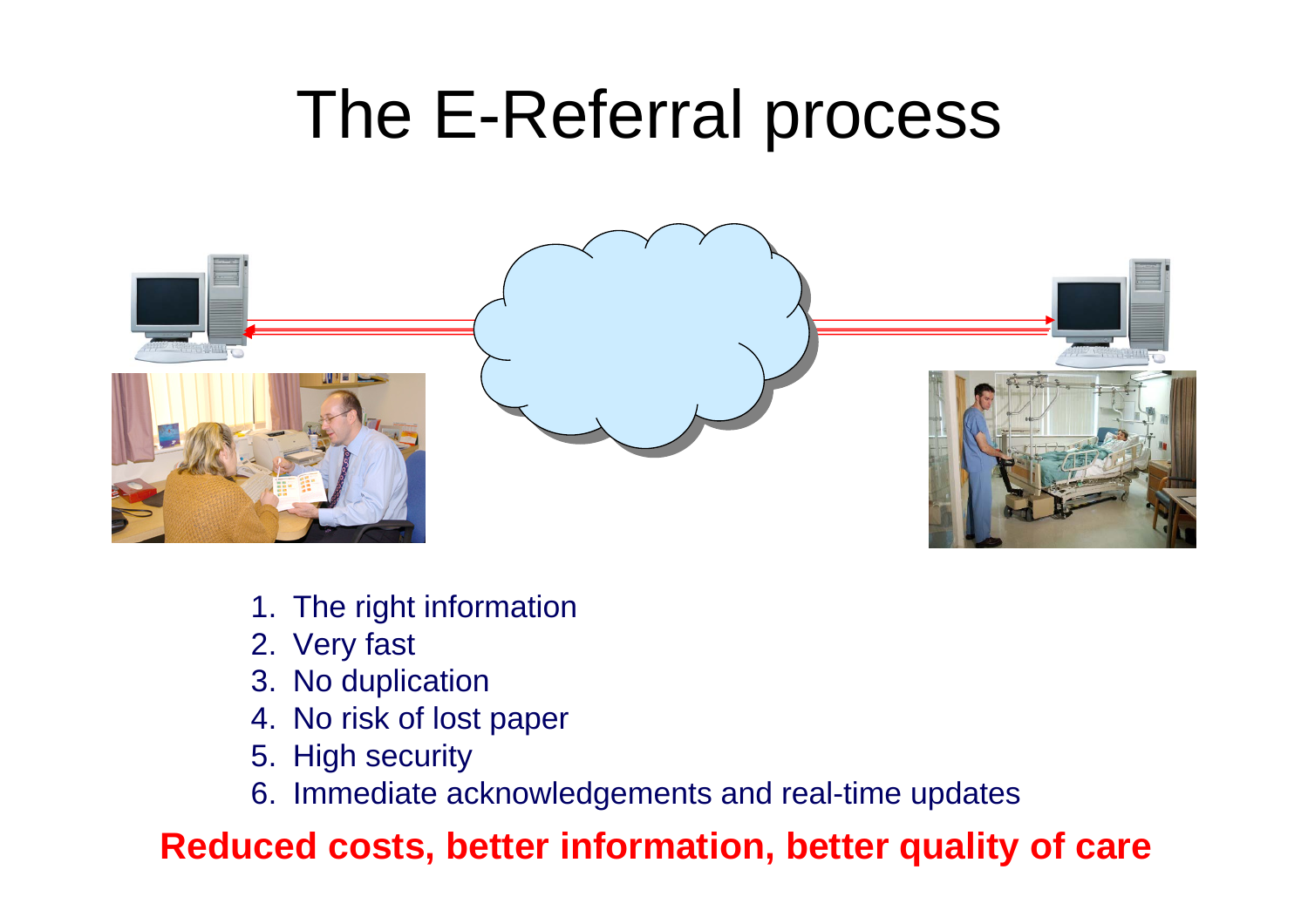### **eReferrals participants**

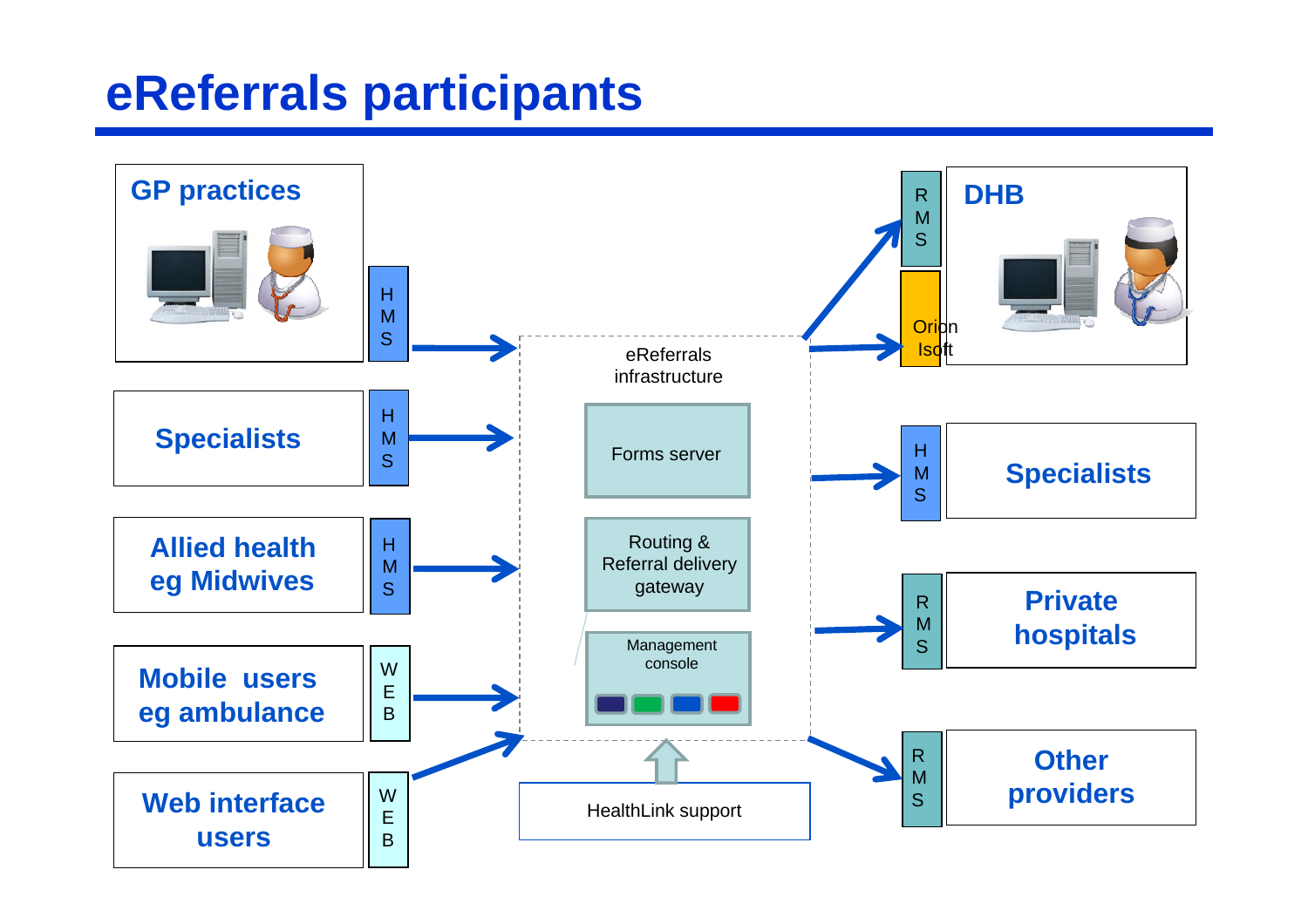## **eReferrals technology**



**Standards based: HISO interface, HL7 2.4 / V3 file transmission**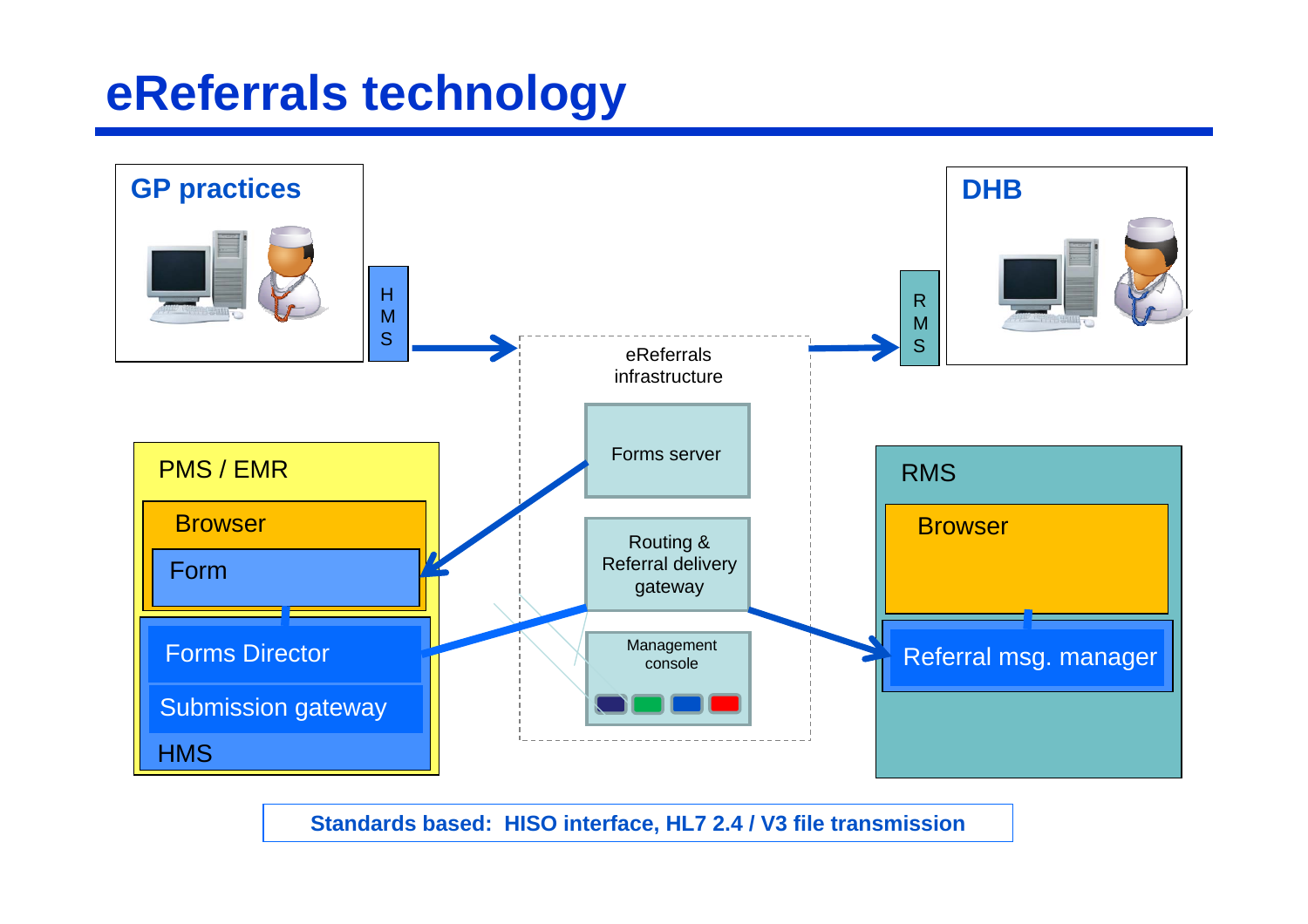### **The end to end process**

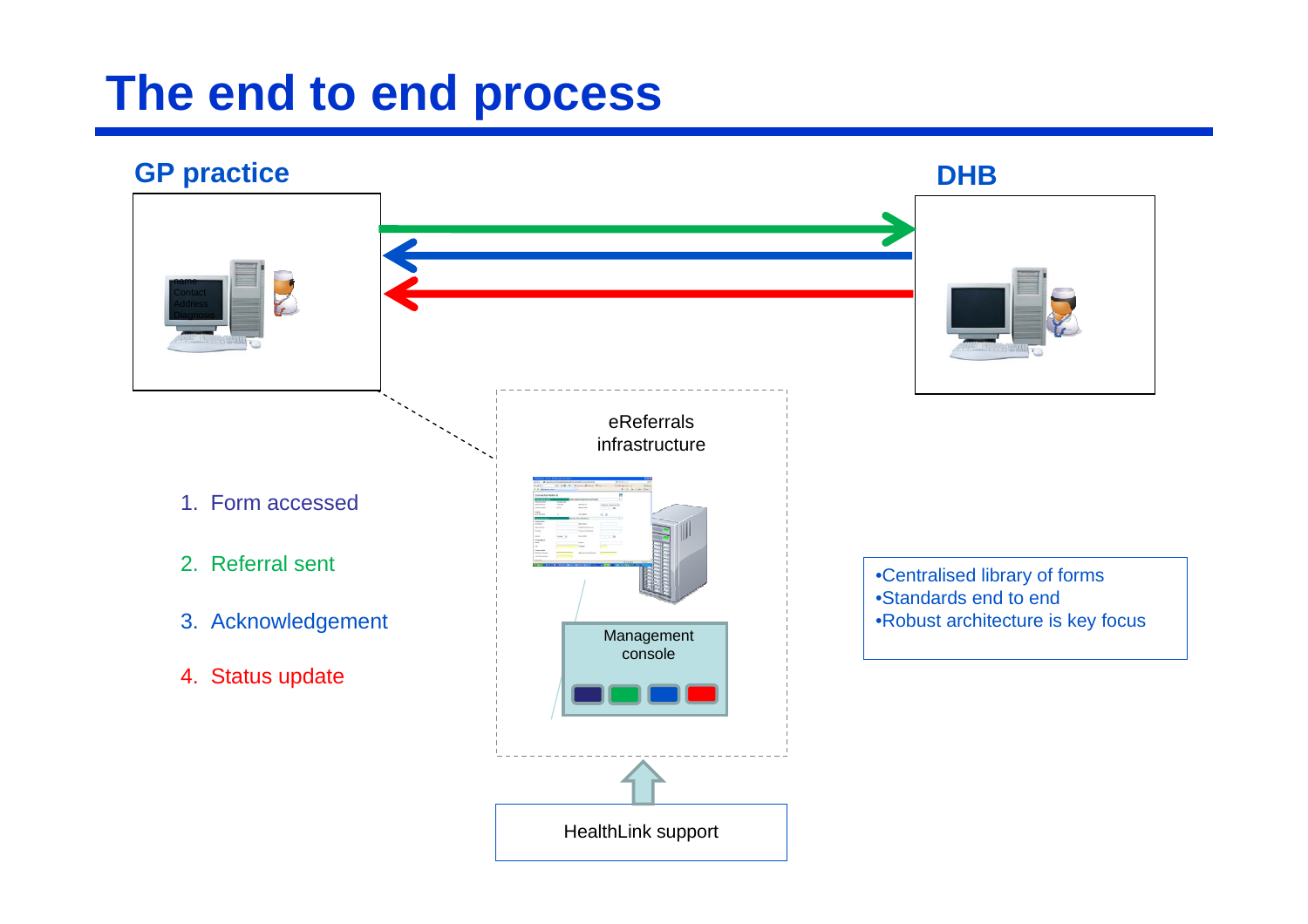Cardiology-Dermatology-Dietetics-ENT-Audiology-Gynaecology-Adult Mental Health-Rheumatology-Renal-Oncology-Neurology-Special Rehabilitation Services-Occupational Therapy-Physiotherapy-Orthopaedics-Speech Language Therapy-Diabetes-Podiatry-General Medicine-Gastroenterology-Respiratory-Social Work-Paediatric Medicine-General Surgery-Child Mental Health-Plastics-Ophthalmology-Obstetrics Secondary Care

Referrals available Online Now!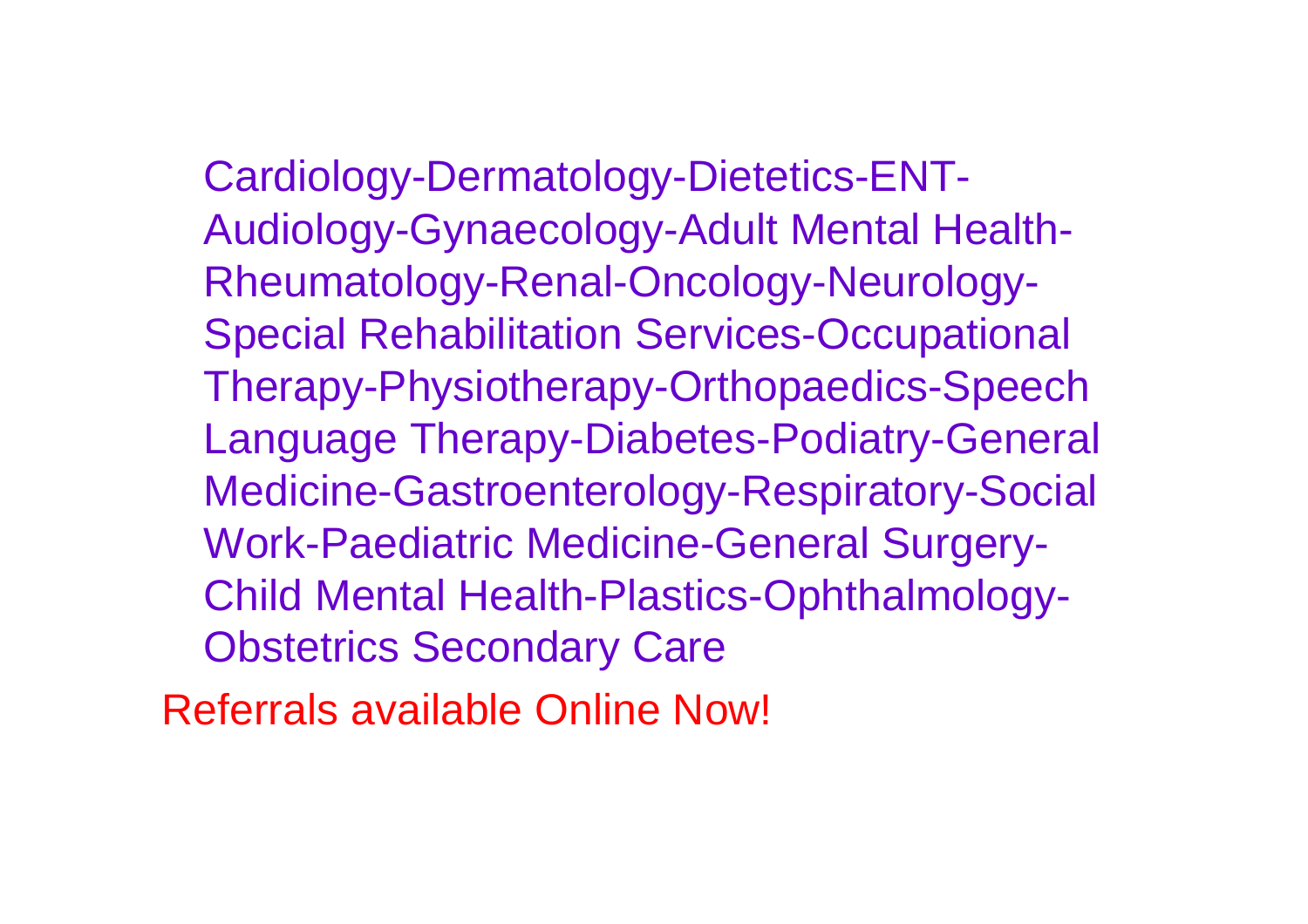- All of Hutt Valley's 28 Services now have an electronic referral form available
- 90% of GPs in The Hutt Valley are now able to use the service
- More than 90% of incoming GP referrals are now electronic
- More than 80% of electronic referrals are completed during the patient appointment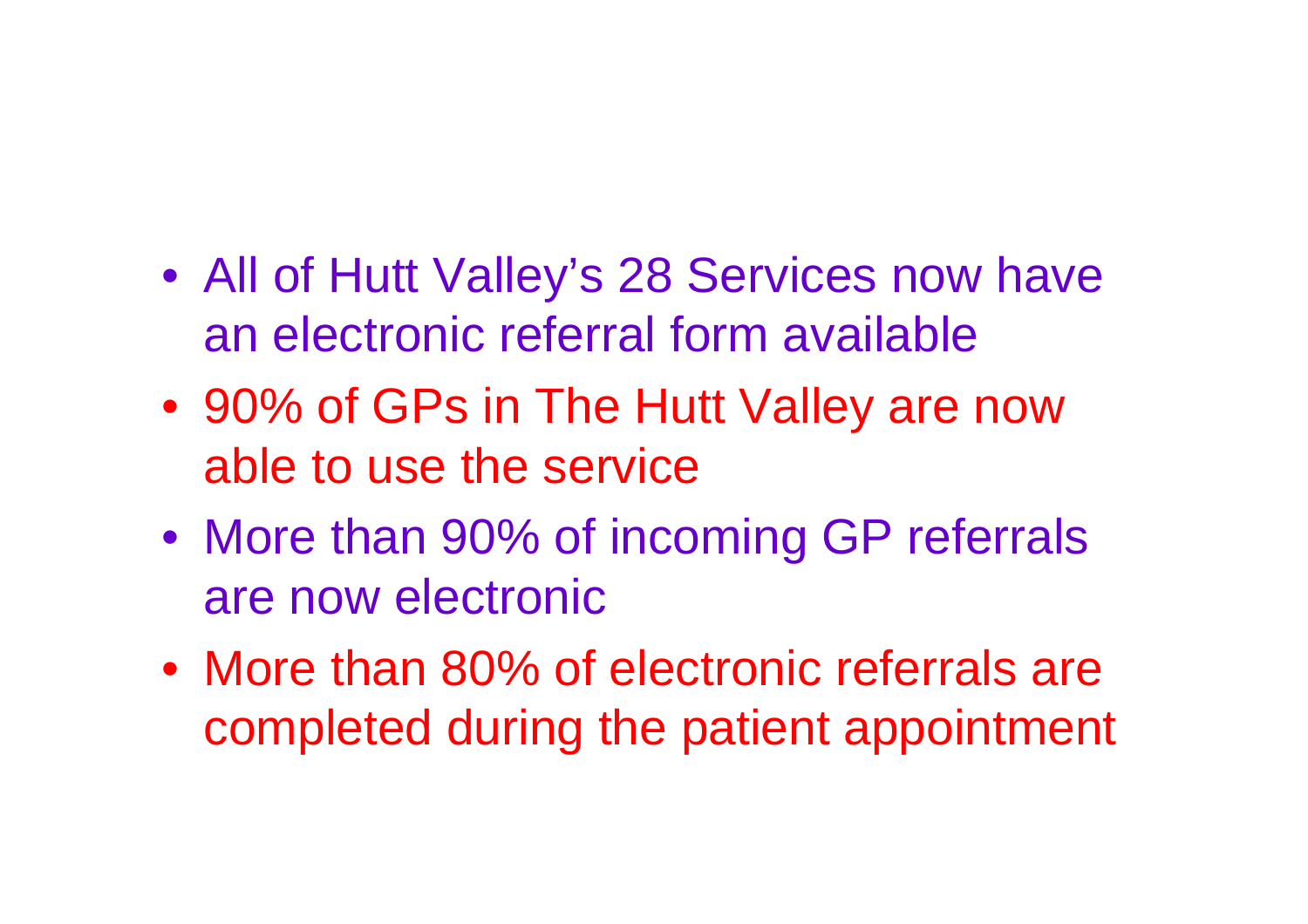# 90% of GP Referrals electronic

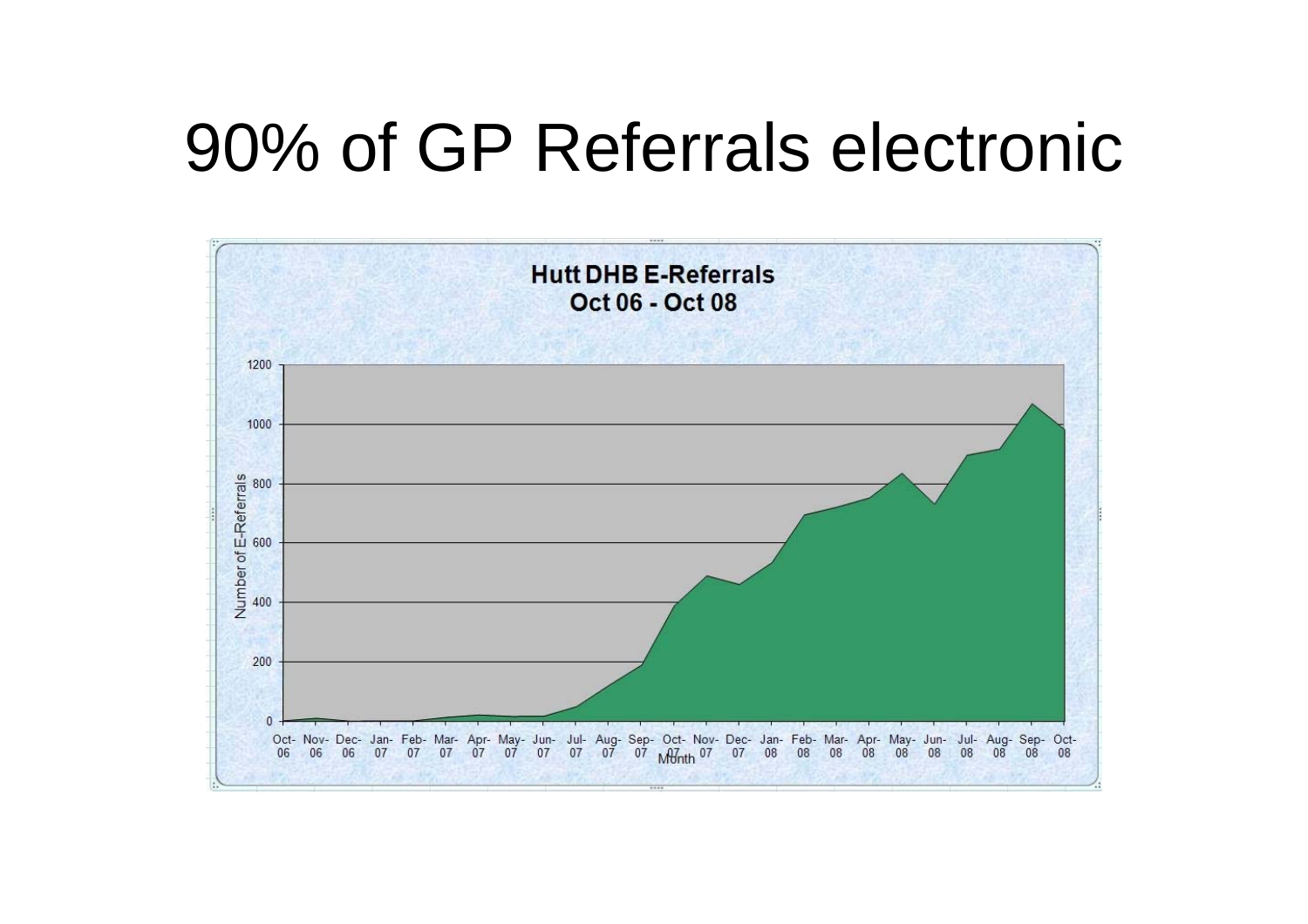

### **Mark Austin GP, Manuka Health Centre**

*"Congratulations to Hutt DHB for this project.* 

*Anything that reduces a GP's workload and makes the paperwork less hassle is welcome news to me!*

*Apart from the obvious convenience and timeliness of e-Referrals, the aspect that I think has great potential is the possibility to build into the template fields to accept all the relevant information that the receiver of the referral requires.*

*This reduces the risk that a referral is bounced due to inadequate information or prioritized inappropriately. I look forward to further developments!"*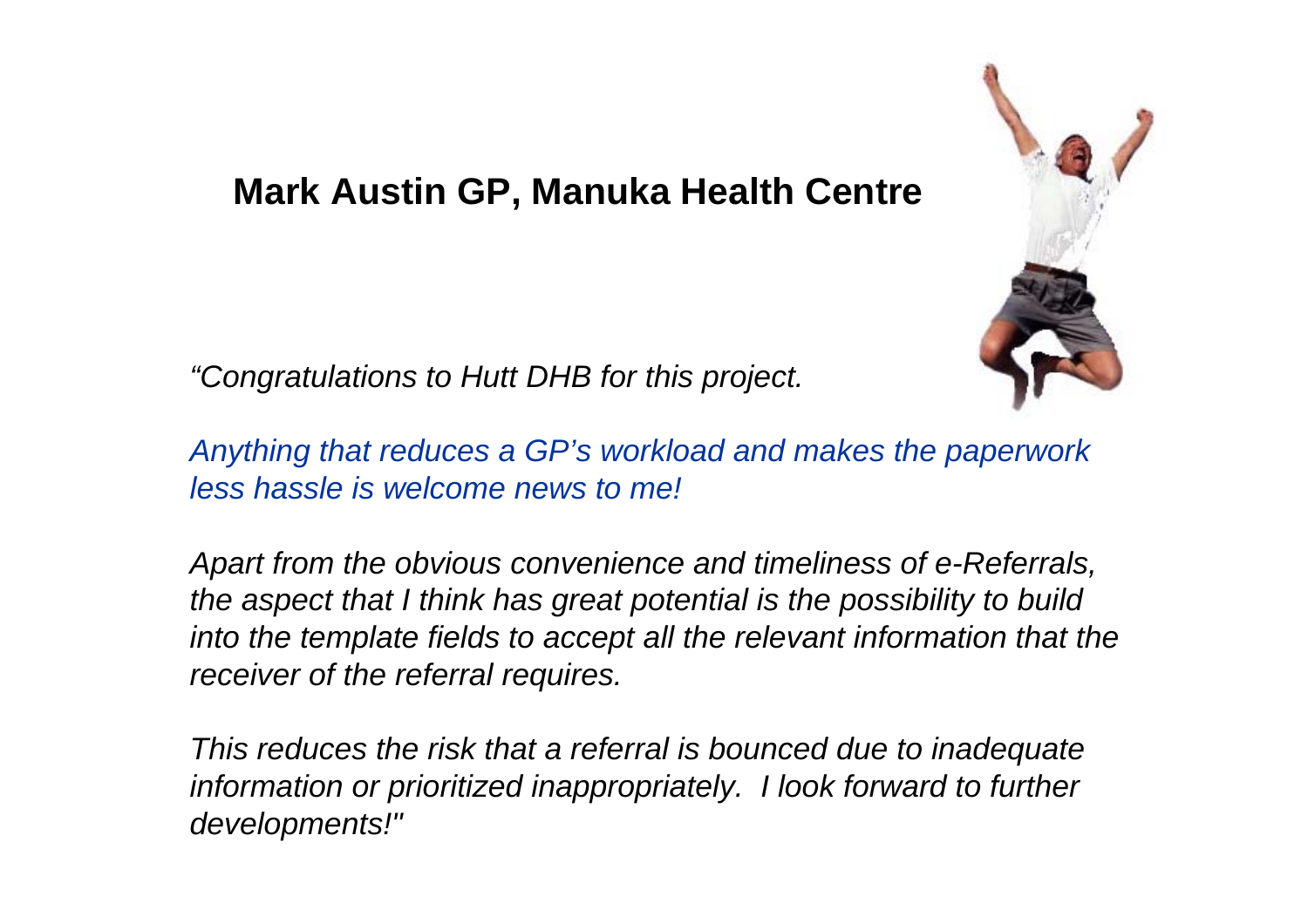### **Sue White, Clinical Analyst E-Referrals project team**



*"The most satisfying aspect of this project has been watching the excitement of GPs, consultants and HVDHB staff as they realise the benefits of e-Referrals.*

*The easy, seamless communication of patient information from GP practice to the hospital using service-customised forms ensures the clinician has the best information available."*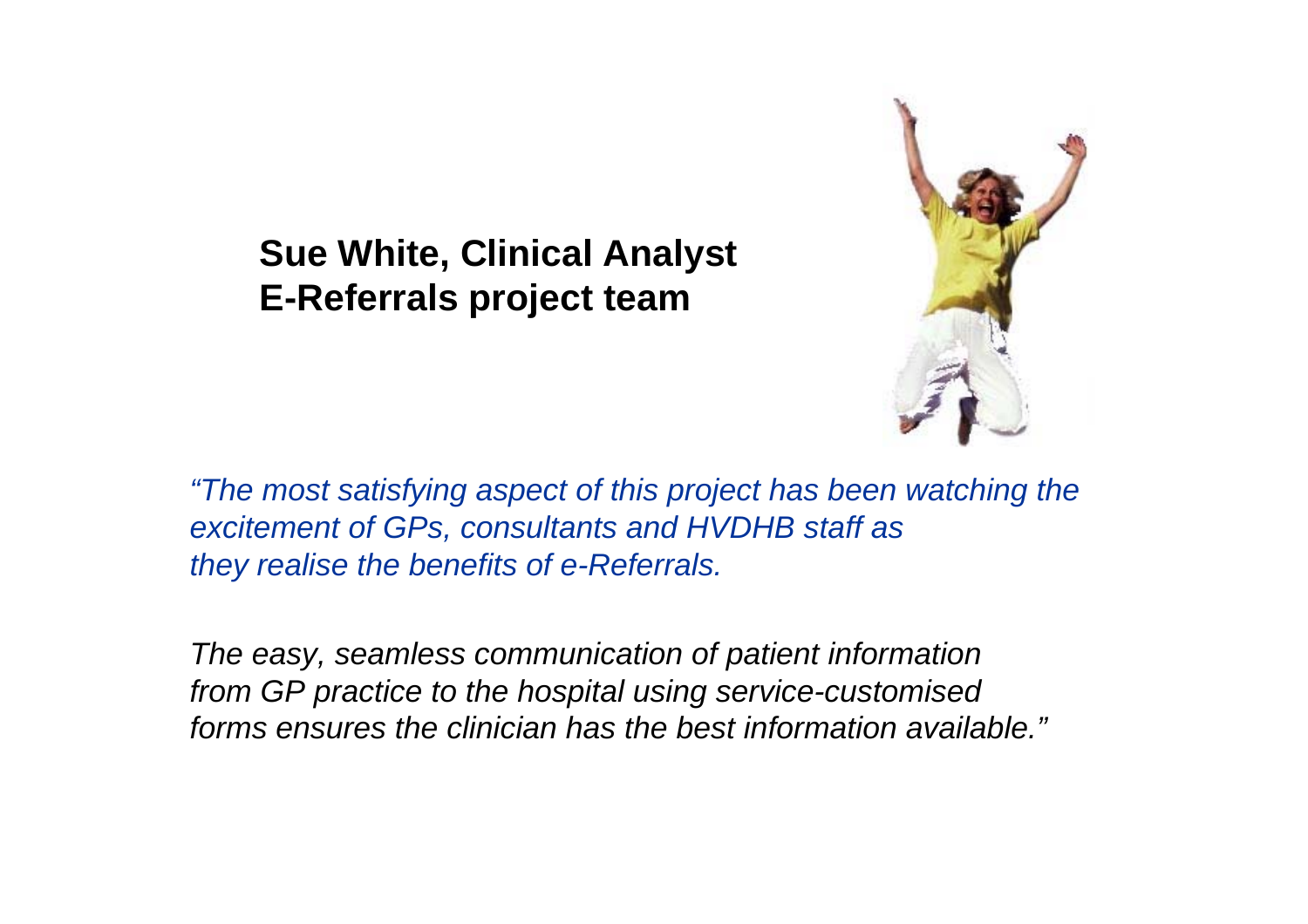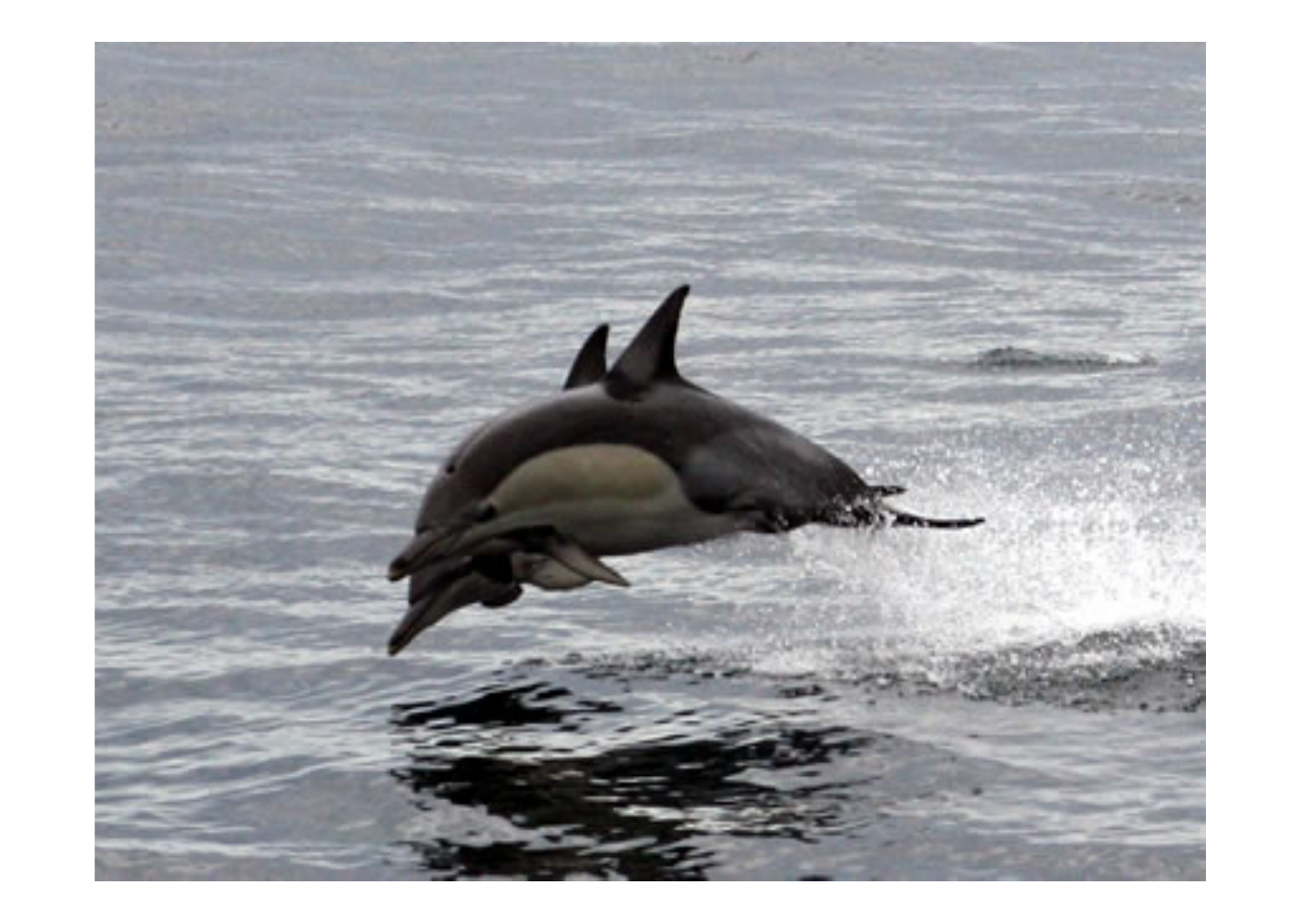# eReferrals Principles

- Total focus on reliability
- Standards at every step
- National forms library a prerequisite